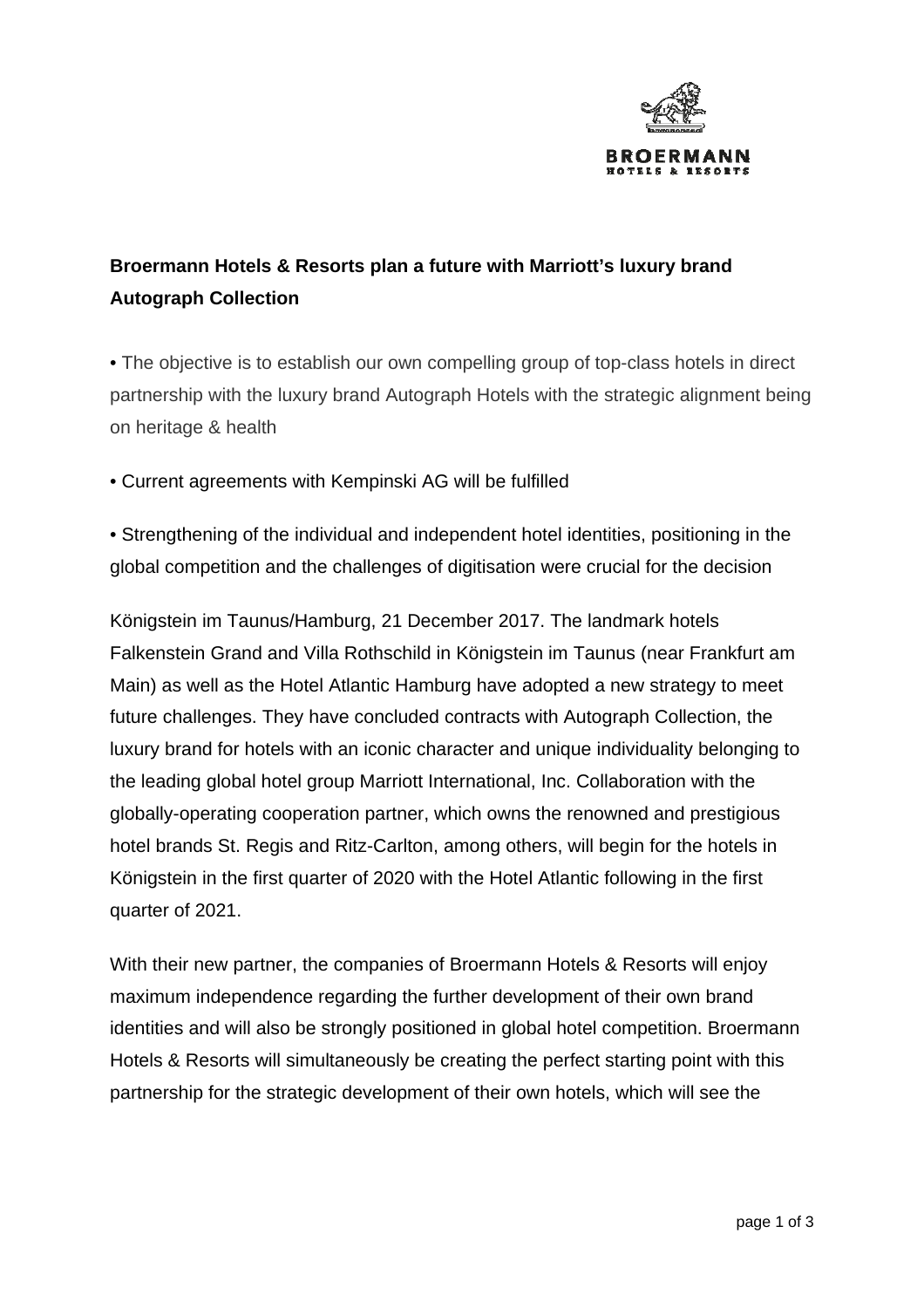elements of heritage & health come alive. As a result, the traditions of the hotels will be impressively harmonised with the lifestyles of tomorrow. Charismatic globetrotters, who always pursue an individual, self-defined and sophisticated lifestyle, travelling the world in an inquisitive and value-conscious way, will be able to experience a unique and exclusive flair at Broermann Hotels & Resorts. The first cornerstone of this concept was laid down in November this year with the new Villa Rothschild Grill & Health Restaurant in the Villa Rothschild in Königstein im Taunus. From August 2018, this new gastronomic approach will feature in the former bistro of Hotel Atlantic Hamburg with a Hanseatic-inspired touch. Together with its culinary concept of grilled offers, highly creative and modern vegetarian cuisine will also be offered to the cosmopolitan guests.

The current contracting party, Kempinski AG, was informed about the decision at an early stage so that the long-standing and trusting relationships can be used to create a constructive plan until the end of the agreed contracts.

"We saw the chance to continue managing our private hotels successfully, independently, autonomously and in a self-determined manner, but in association with a collection of hotels that promotes distinctiveness and individuality, in order to be in the best possible situation in the 21st century. These criteria, combined with the responses to the challenges of globalisation and the digital age are what will allow us to carry on our existing traditions into the future convincingly," say the Managing Directors Stefan Massa, Falkenstein Grand and Villa Rothschild, and Franco Esposito, Hotel Atlantic Hamburg, in explanation of the decision.

By adopting this solution, the hotels with their history of over 100 years have laid the foundations for another successful stage in their corporate history. The contracts were concluded for a term of 20 years each.

## **Press contact**

Lars Leyendecker Director of Business Development & Communications Broermann Hotels & Resorts Tel +49 6174 909046 Mobile +49 172 8479 512 press@broermann-hotels.com